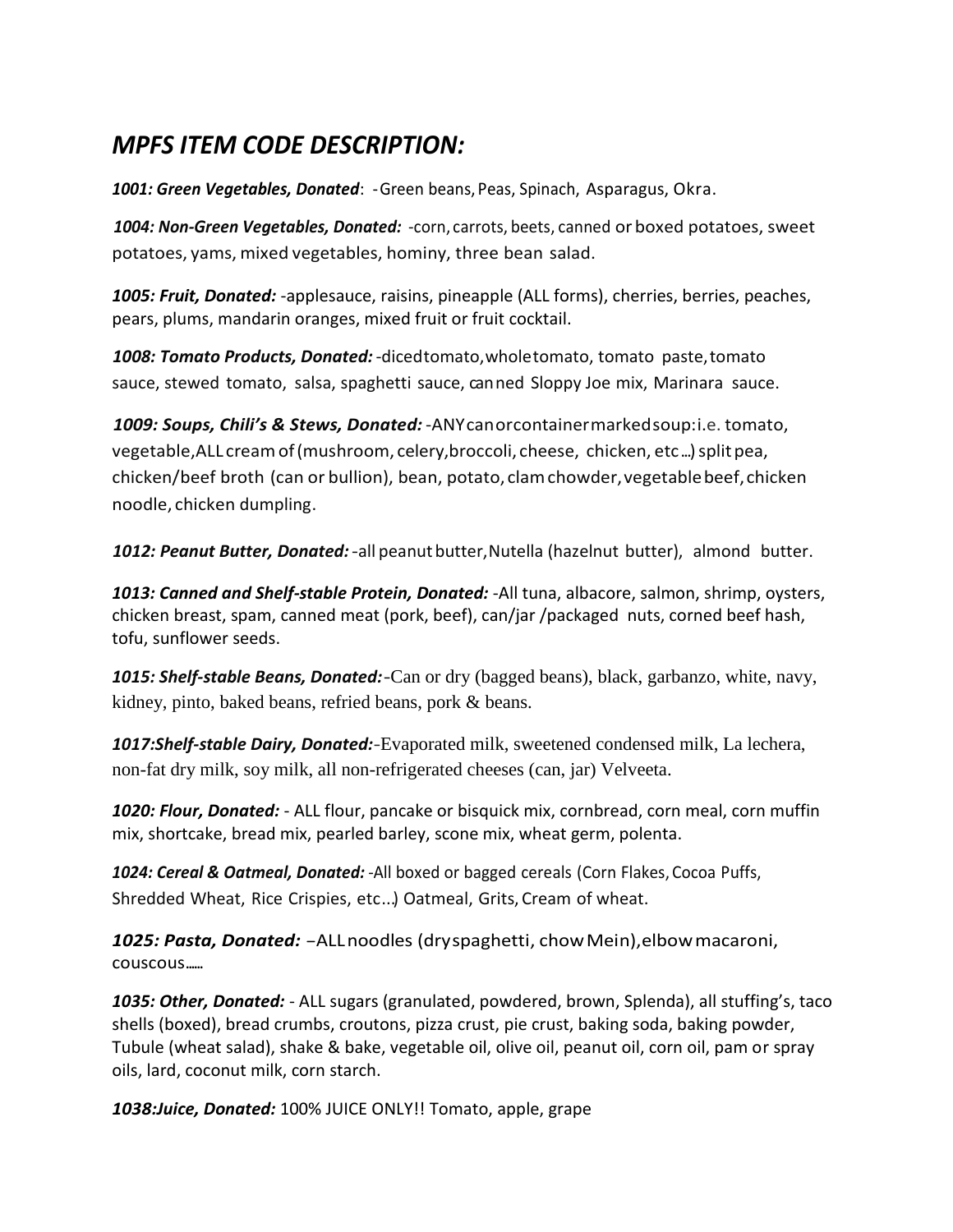Grapefruit, cranberry.

*1040: Water, Donated:* -100 % Water. **(NO FLAVORED WATERS)**

*1043: Pet Food, Donated:*-Dog and cat food, dry or wet canned food. Leashes, collars, chew toys.

*1046:Condiments, Donated:*-catsup, mustard, mayo, olives, pickles, mushrooms, jams, jellies,ALL gravy's, water chestnuts, bamboo shoots, honey, syrup (corn/maple), teriyaki sauce, soy sauce, ALL salad dressings, ALL chipdipmixes, hamburger sauce, BBQ sauce, steak sauces, marinades, molasses, cranberry sauce, seasonings spices(salt, pepper, cinnamon, etc...),SloppyJoe packets, jalapeno/peppers, cheese pasta sauce, onion soup mix, sauerkraut, jams &jellies, Artichoke hearts, beansprouts, enchiladas sauce.

*1049: Beverages, Donated:*-ALLdrinks(dryorliquid)-sodapop, coolaide, lemonade, diet supplementsdrinks, nutritional drinks, fruit punch, flavored water, Propel, cocoa mix, tea's,coffee.

*1055: Prepared Meals, Donated***:**-mac&cheese, topramen, cup-a-noodles, spaghettis, spaghetti & meatballs(can), any ravioli, hamburger/tuna helper, Nutri-system meals, Home-style bakes(chicken, beef, pork).

*1058: Snacks and Desserts, Donated:* **-**ALL candies, marshmallows, popcorn (popped/unpopped), chocolates, gum, canned pumpkin, brownie mixes, cake mixes, cookie mixes, ALL cookies, Potato chips.

*1061 Household Goods, Donated:* -ALLpaperproducts(paperplates,Dixie cups, napkins, Kleenex, toilet paper, paper towels, etc.), plastic utensils (forks, spoons, knives), straws, lunch bags/sacks, baggies,ziplocks, plastic wraps, aluminum foil, trash can liners, trash bags, cleaning cloths, scrub pads, sponges, laundry detergent, dishwasher, dish soap.

*1064:Misc.Baby Prod, Donated:* diapers, wipes, baby bottles,pacifiers,bibs, nosebulbs, babypowder,diaperrashsalve.

*1067: Baby Food, Donated:* **Each and everyitem must be date checked.** ALL babyfood-jar, boxed cereals, Similac/Enfamil.

*1071: Personal Care, Donated:*-Toothbrushes, tooth paste, body soaps (bar, liquid), Hair care products, deodorant, shaving cream, razors, skin moisturizers, lip balm, perfumes and colognes, brushes, combs, gloves, socks, band aids, medications ( cough syrups, aspirin, Tylenol, sleep aids), Qtips.